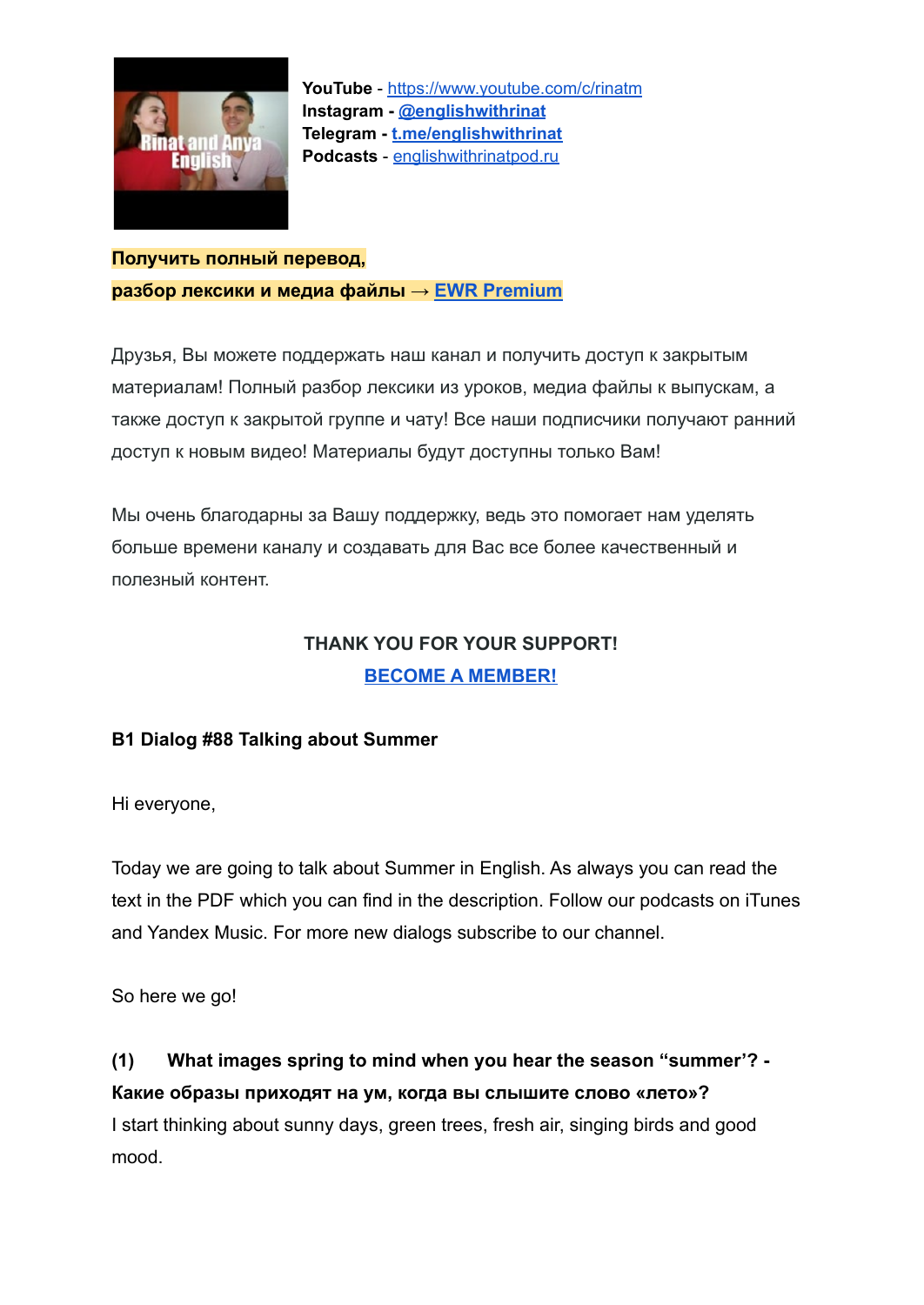

## **(2) How do you feel when summer arrives? - Что вы чувствуете, когда приходит лето?**

I'm very happy, because I like this season. To be honest, I'm always waiting for the summer.

### **(3) What things about summer do you like most and least? - Что в лете вам нравится больше всего и меньше всего?**

I like walking all around because the weather is good. As for the bad thing, I don't like working in summer!

# **(4) What happens in summer in your country? - Что происходит летом в вашей стране?**

Weather is unpredictable. It can be warm during the work week, but start raining on the weekend. People like spending time out of the city in the countryside, going to forests or lakes. There are a lot of open air festivals in Moscow. By the way, I am going to visit them this year!

## **(5) In what ways is summer the best season? - В каком смысле лето лучшее время года?**

I think it's because of the beauty of nature. It's nice to look around and see different kinds of colors. I believe it has a good influence on our mood. There are a lot of varieties of fresh vegetables and fruits that are also useful for our health. Summer is a small life! Do you agree?

## **(6) Do you always wear summer clothes? - Вы всегда носите летнюю одежду?**

Yes, I do. That's why it's called summer clothes. But It depends on the weather of course.

**(7) What are your plans for the summer? - Каковы твои планы на лето?** As always I have great plans. First, I would like to do landscape design in our country house. I would like to visit nearby cities, spend time with my friends and go walking as much as I can!

**(8) Is summer the same in all parts of the world? - Лето одинаково во всех частях света?**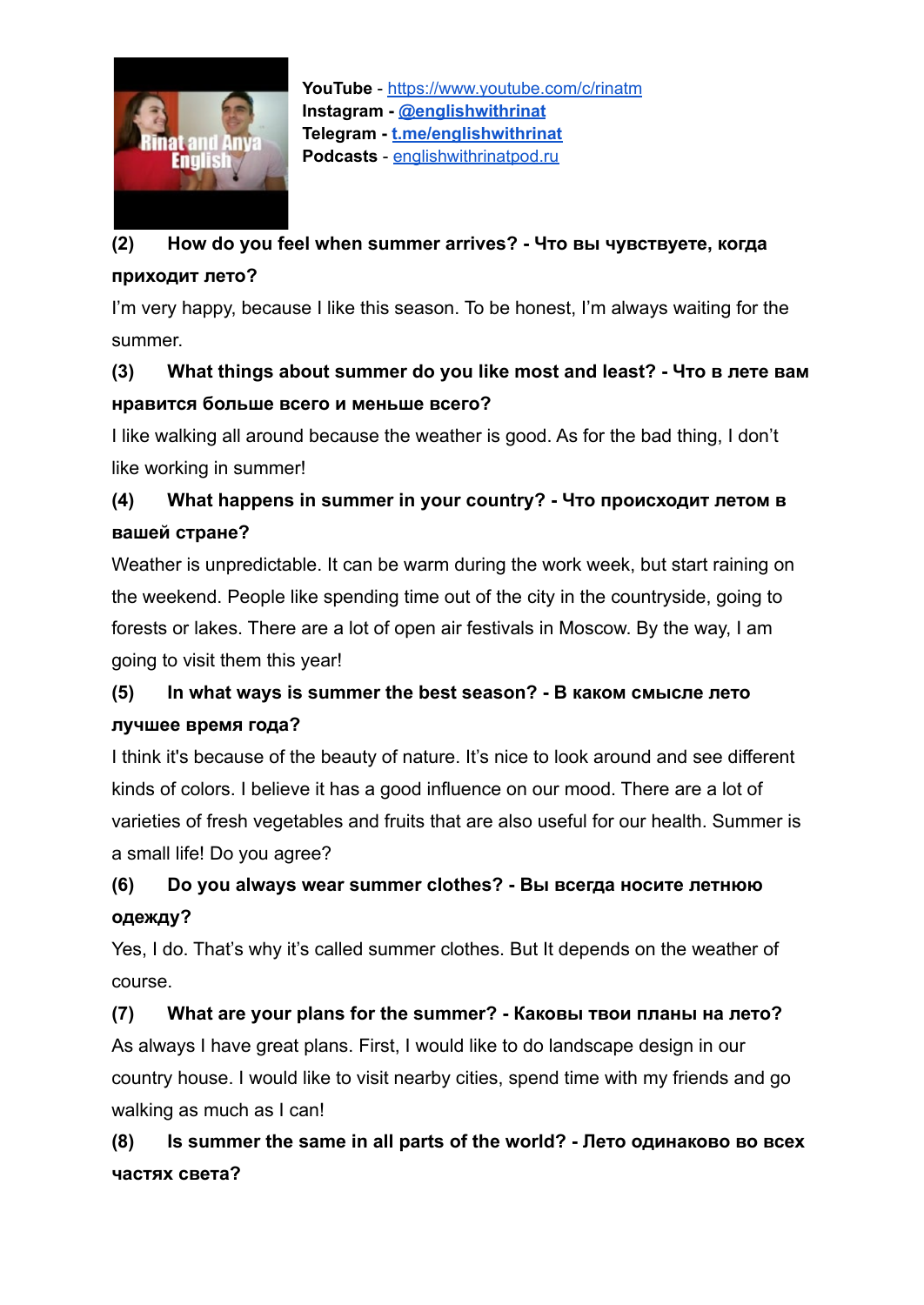

Of course it's not the same. The climate is different in different parts of our planet. In some regions there are no warm seasons at all!

### **(9) Are there any special events that take place in summer in your country? - Проводятся ли летом в вашей стране особые мероприятия?**

Scarlet sails that take place in Saint-Petersburg in June. It's a special event for graduating schoolers.

**(10) [William Carlos Williams](https://ru.wikipedia.org/wiki/%D0%A3%D0%B8%D0%BB%D1%8C%D1%8F%D0%BC%D1%81,_%D0%A3%D0%B8%D0%BB%D1%8C%D1%8F%D0%BC_%D0%9A%D0%B0%D1%80%D0%BB%D0%BE%D1%81) said: "In summer, the song sings itself." What do you think of this quote? - Уильям Карлос Уильямс сказал: «Летом песня поет сама себя». Что вы думаете об этой цитате?**

I think it's true! In summer, the song sings itself!

#### **Anya —> Rinat**

# **(1) What do you like to do in summer that you can't do at other times of the year? - Что ты любишь делать летом, чего не можешь делать в другое время года?**

I like walking around and enjoying the sunny days together with friends and family. I like going longboarding, which I can't do in winter. I like going to the beach, sunbathing and swimming. Summer is a fabulous season! That's for sure!

**(2) Do you like summer holidays? - Вам нравятся летние праздники?** There are not many summer holidays in Russia. The most important one is Victory Day, but it's on the 9th of May, which is not exactly summer yet. But I like it of course!

### **(3) How would you feel if there wasn't summer? - Как бы вы себя чувствовали, если бы не было лета?**

It would be hard. People need summer, at least a short one. I can't imagine my life without this season.

### **(4) Do you like the summer sun? - Вам нравится летнее солнце?** Yes I do! Sometimes it's too hot, so you need to be careful and protect your body.

But anyway the hot weather is always better than the cold one!